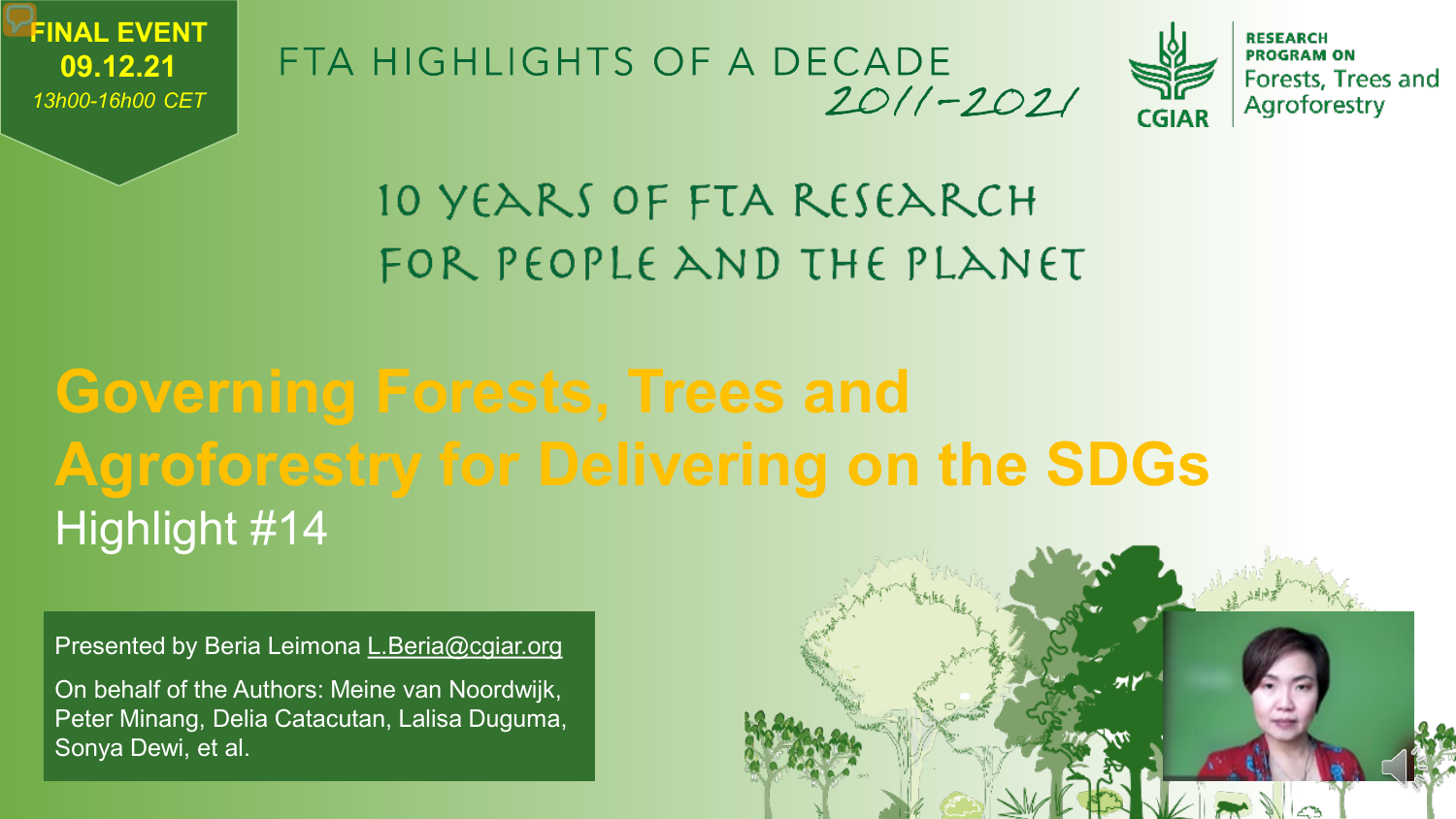#### 10 YEARS OF FTA RESEARCH FOR PEOPLE AND THE PLANET

### FTA HIGHLIGHTS OF A DECADE  $2011 - 2021$



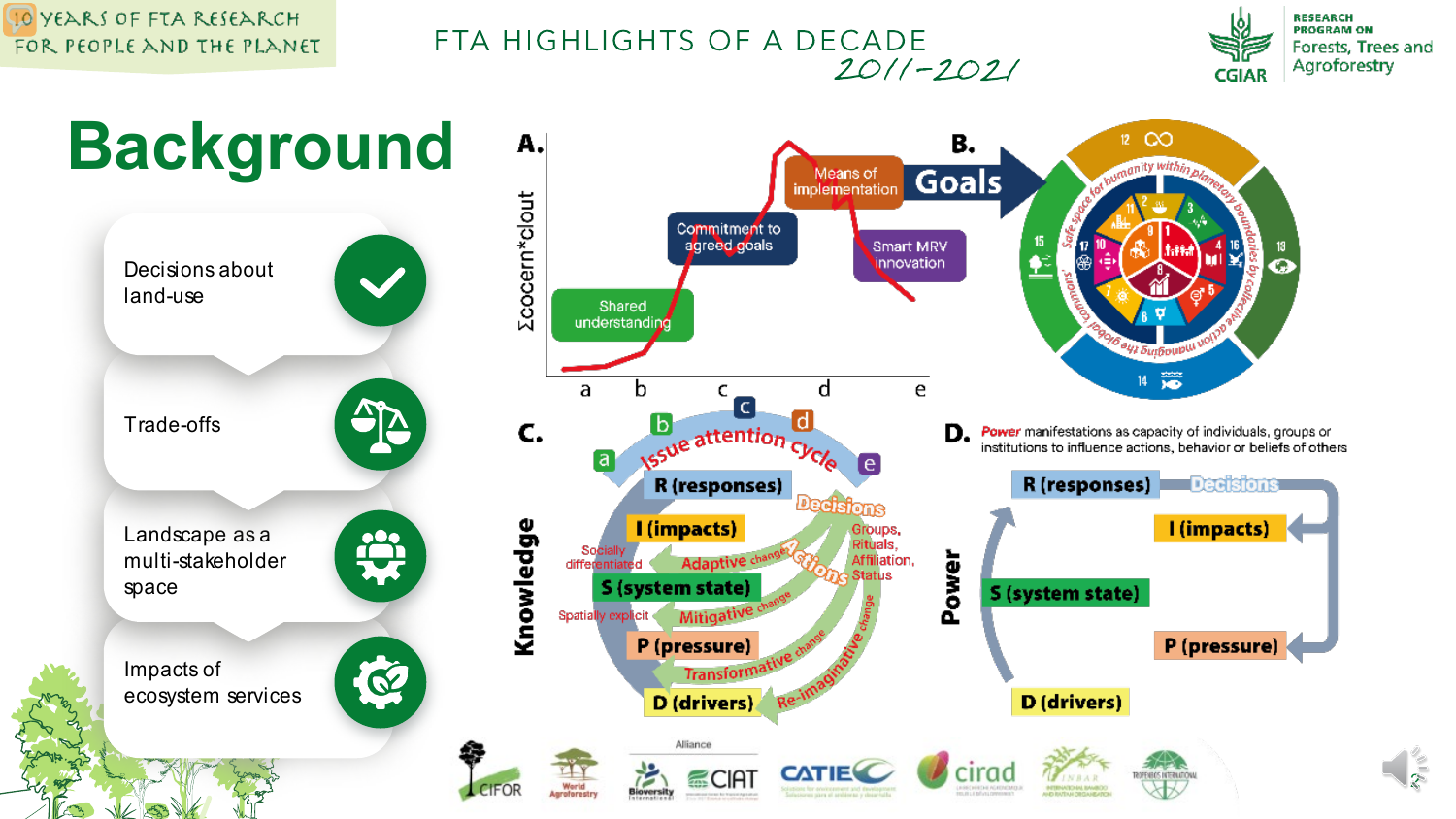FTA HIGHLIGHTS OF A DECADE  $2011 - 2021$ 



3

## **Good Governance Principles Legitimacy & Strategic Direction**



### **Legitimacy and Voice (participation and consensus orientation): advancing on Multi-Stakeholder Forums**

• Protected area (Peru), climate change (Inodnesia) & payment for ecosystem services (Indonesia, Philippines)



### **Strategic Direction:**

- Delivering agroforestry policies and strategies in India, Nepal and ASEAN
- Innovating in sub-national level green growth planning (Indonesia, Vietnam, Sri Lanka)
- Learning from REDD+ Readiness (Cameroon, Kenya, Indonesia, Peru, and Vietnam)
- Sustainable financing for conservation area and ecological fiscal transfers (Indonesia)



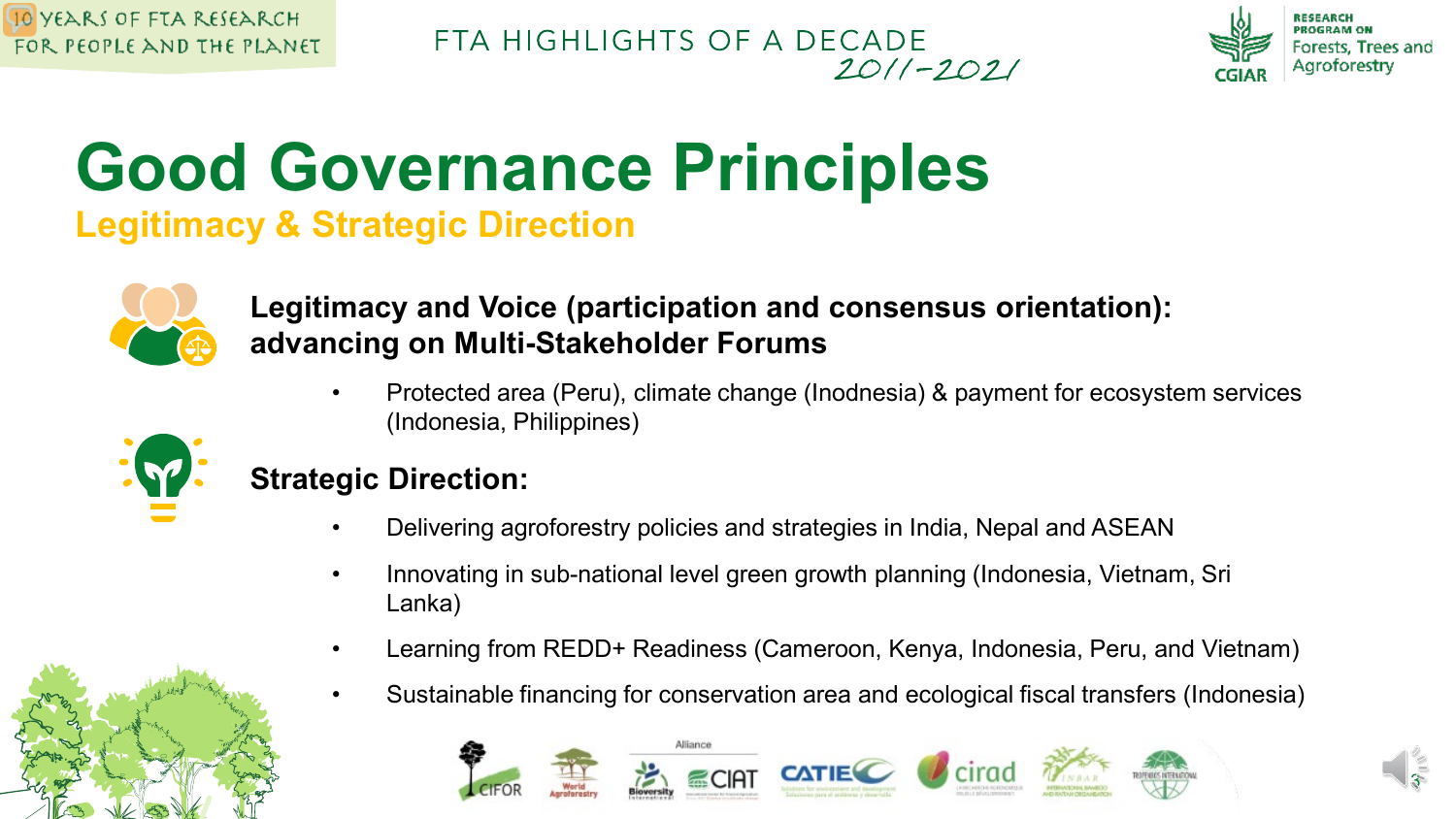### FTA HIGHLIGHTS OF A DECADE  $2011 - 2021$



4

# **Good Governance Principles**

**Performance(responsiveness and effectiveness and efficiency)**



### **Contributing to the global discourse on Ecosystem Services**

- Economic interpretation of PES as a way of financially internalizing externalities of individual decision making and a sharing financial and social investment interpretation as co-investment in stewardship
- Valuation of ecosystem services : economic term or more pluralistic way with multiple metrics and scales, with a stronger emphasis on the process rather than the final numbers generated
- Conservation auction: improve the both cost-effectiveness and crowding in of PES, factors contributing to performance, collective communicate with each other, sharing knowledge and value happened



• Knowledge interfacing and sharing towards co-producing collaborative products helps to clarify the performancebased indicators for effective PWS negotiation between potential sellers and buyers of ecosystem services.

### **Community Forestry and Community-Based Forestry discourses**

• Community Forestry (CF) driven primarily by community involvement in forest management, enhancing forest conservation, and livelihood enhancement

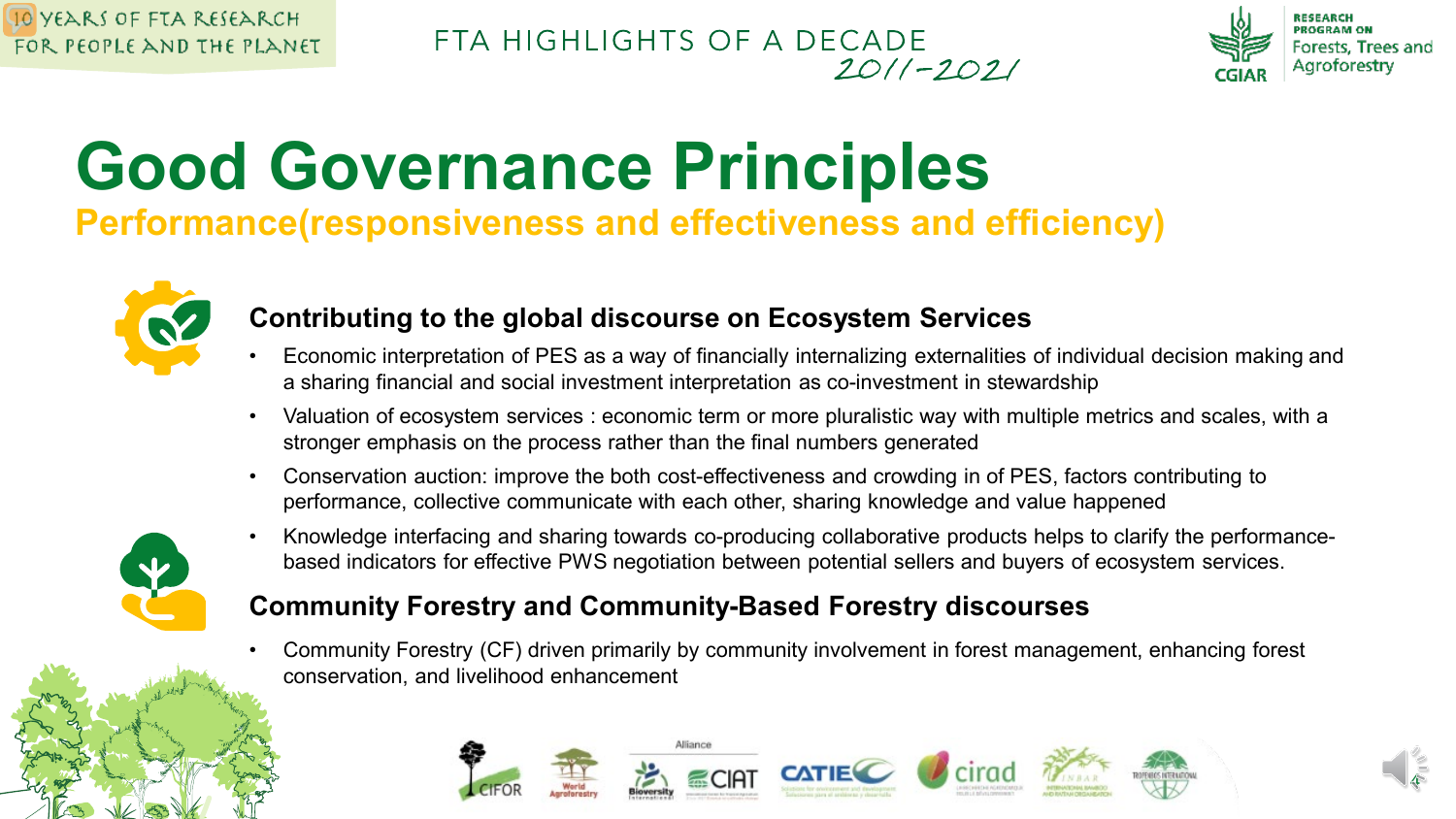



## **Good Governance Principles Accountability and transparency**



### **Discourse around certification of tree commodities**

• Contextual and commodity-specific sustainability standards and certification, these have not always corresponded to more sustainable impacts on the ground



### **Performance Based Financing approach**

• **Dryad as** an experiment in deploying public finance to de-risk and prepare community forest enterprises in Cameroon for private investment through a performance-based finance approach